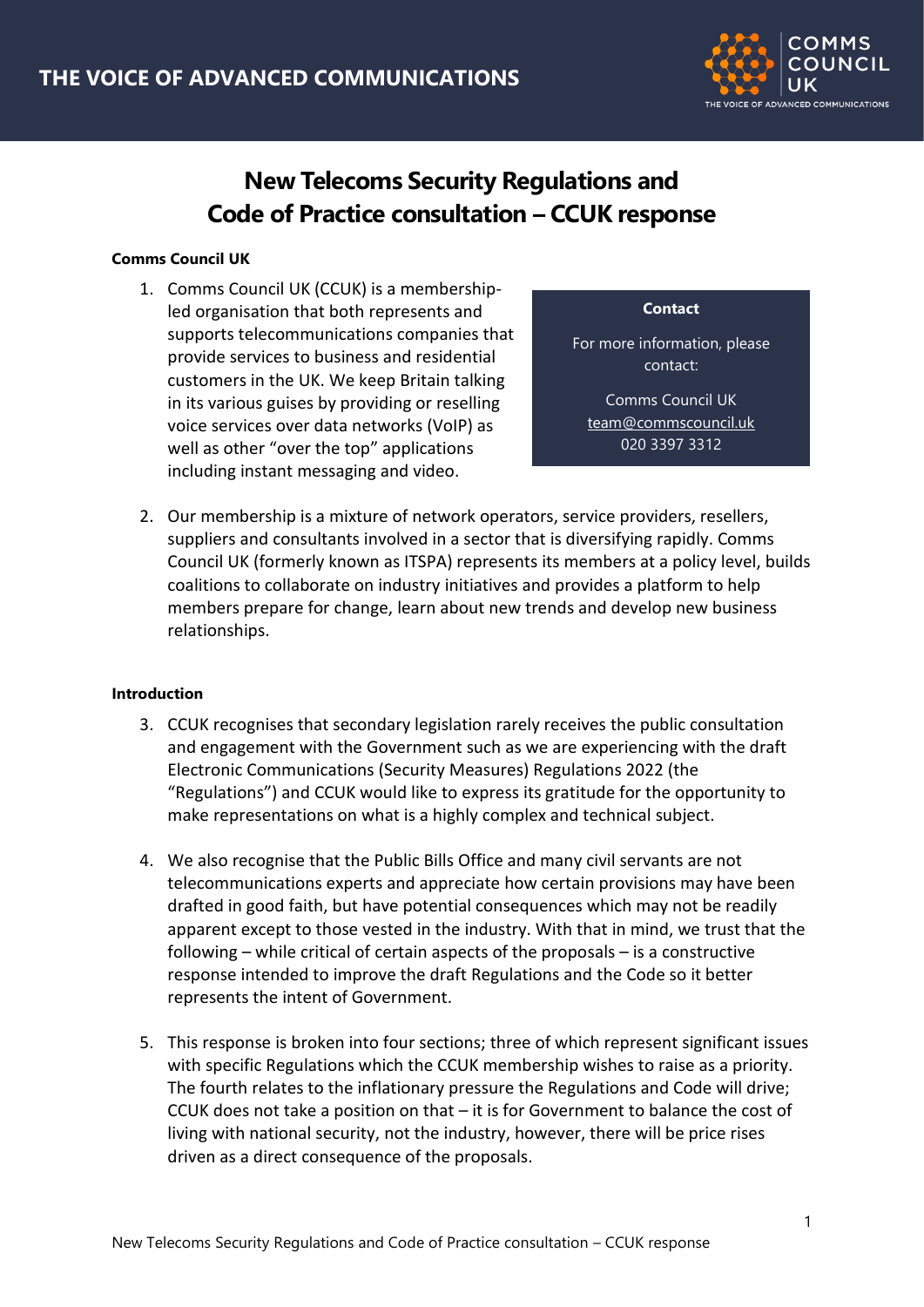

#### **Regulation 12 – updates**

- 6. At a fundamental level, CCUK understands the intent of Regulation 12 to require an in-scope provider to apply a patch (or, as appropriate, a hardware change) which addresses a security compromise (as defined in the Telecommunications (Security) Act 2021 (the "Act")) within fourteen days of it being available, unless the Boardlevel authority appointed pursuant to Regulation 10 creates a written record of the reasons why that is not appropriate.
- 7. We understand the purpose of the regulation in relation to critical security vulnerabilities which can compromise critical national infrastructure or national security. However, we would also make the point that the market is relatively selfcorrecting in this respect. User demand to protect their data or the integrity of their services dictates such mitigations are deployed rapidly, and in our experience, is something that is done rapidly by any credible or at-scale operator.
- 8. However, a typical communications service provider may have several vendors, some of which may issue multiple updates a day. The administrative burden for an enterprise whose turnover is £632,001 a year (i.e. just over the micro-entity threshold) to review and make decisions on potentially hundreds of updates is unworkable and creates a moral hazard.
- 9. Some providers may be incentivised to 'blindly' apply patches which in turn may cause service failures, instabilities or even create their own security compromises – in this sense, the medicine may be worse than the disease.
- 10. Further, good technical practice dictates a timescale longer than fourteen days for all but the most critical of patches. It is very common (especially in central and local government and enterprise contracts) for maintenance to telecommunications services to require notice (itself anywhere from three to twenty-eight days being a regular requirement) and application to a sandbox environment for regression testing. Indeed, a provider is unlikely to countenance giving notice of a maintenance window until it has itself completed regression testing in its own test environment and essentially, testing the roll-back position. DCMS may remember a day-long outage of the O2 data network in 2012 which was a result of a failed update to the Home Location Register, and the roll-back failed too. There is a lot of industrylearning which underpins the process we describe above; not dissimilar to the aviation industry, the way things are done today is because bad things happened in the past.
- 11. This leads to a situation which undermines the intent of the Regulation; every single patch will automatically be subject to the Board-level "exception" because of the technical reality of testing and implementing in a safe and responsible manner.
- 12. Regulation 12 is too prescriptive to cater for the array of updates a provider can be faced with – in fact, we would suggest it is too long for the most critical of updates to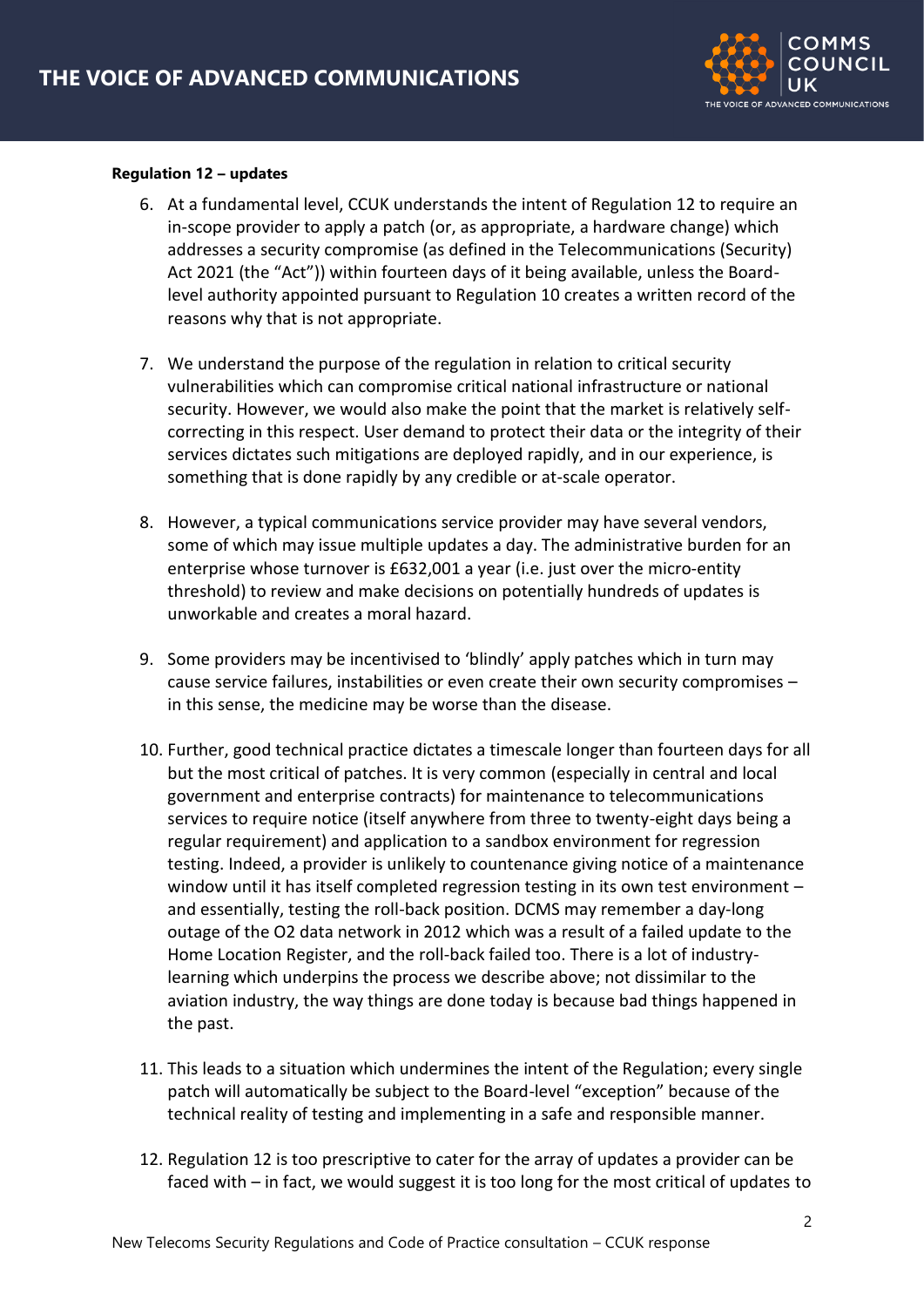

a zero-day vulnerability, while simultaneously being far too short for the balance of updates, which can range from moderate to inconsequential – such is the wide definition of a 'security compromise' in the Act, many updates theoretically improve security but do not substantively in reality deliver on the underlying purpose of the Act. These inconsequential updates are often batched up to a quarterly or biannual 'feature-drop' as opposed to being applied as they become available.

- 13. It should also be noted that the application of a patch often requires network downtime. It is not a ridiculous proposition to say that Regulation 12 drives providers to routinely turning off the UK's telecommunications infrastructure to apply patches within an arbitrary deadline. Imagine if a town's electrical substation had to be turned off for an hour every week for maintenance that could otherwise be batched up and applied less frequently, and you have a parallel to the direction of travel here. In an increasingly 24/7/365 economy, especially the digital economy, this is likely to frustrate citizens.
- 14. To reiterate, the fundamental premise, being (as we understand) that providers should not leave critical vulnerabilities without remedied is one we agree with. The question is about taking Regulation 12 to the next level of detail and differentiating between the criticality of vulnerabilities and patches. There already exists a wellrespected and widely adopted framework which the Government could leverage for this purpose: Common Vulnerabilities and Exposures<sup>1</sup>, which we note is funded by the US Department for Homeland Security and has inherent credibility as a result.

## **Regulation 3(3)(h) – The reliance on UK resources**

- 15. The underlying intent of the Government, in securing the operation of UK networks in the event of a state-actor or terrorist materially affecting, or totally compromising, the international gateways is again, not one we disagree with. The question is about the wording and the proportionality.
- 16. Firstly, the proposed law applies to a service provider with a turnover of just £635,000. Using Ofcom's own average revenue per domestic residential fixed connection of £37 a month<sup>2</sup>, that's a service provider with just 1,431 residential customers. In terms of a provider with small business customers, that number is materially less as the average spend is likely higher.
- 17. Frankly, in the event of (for example) all of the UK's submarine cable landing stations being compromised, the performance or otherwise of a provider with just 1,431 residential customers is, in comparison to the whole, irrelevant. That's 0.005% of UK

<sup>&</sup>lt;sup>1</sup> https://en.wikipedia.org/wiki/Common\_Vulnerabilities\_and\_Exposures

<sup>2</sup> §5.4 of "*Quick, easy and reliable switching: Statement and consultation on a new landline and broadband switching process and improved information for mobile switching*" published by Ofcom on 28th September 2021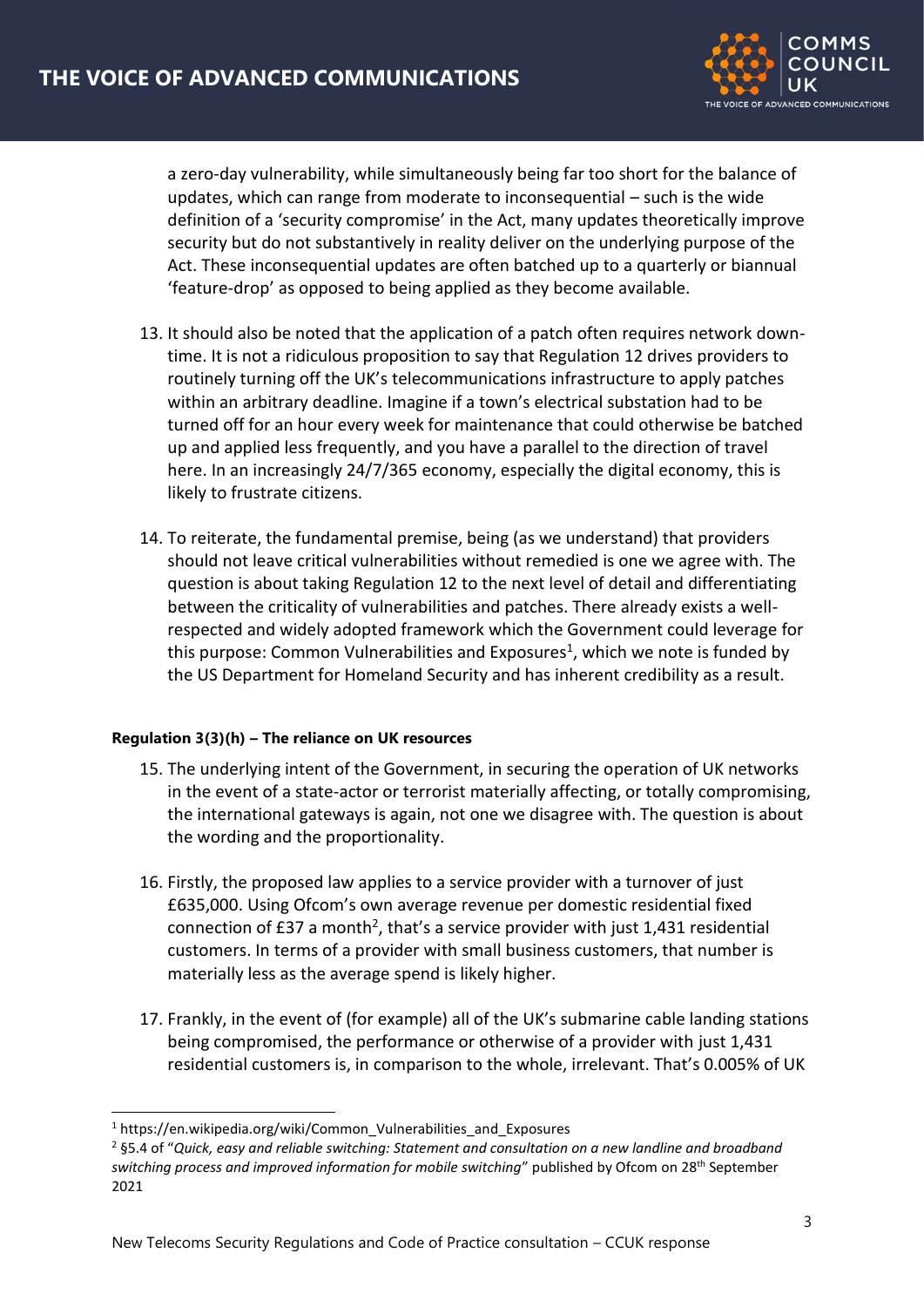

households<sup>3</sup>.

- 18. If BT, which provides the 'National Grid' of telecommunications through Openreach, were to experience consequences because of such a compromise, the impact would be near-universal to the citizens of the UK. The draft Code makes a valuable distinction on other rules at turnover thresholds of £50m (112,790 average residential customers) and £1bn (2.25 million average residential customers).
- 19. In an ideal world, the UK would be the centre of excellence for telecommunications equipment vendors; Cisco and Juniper would be based in Milton Keynes and not California. AWS would have built their first availability zone in London not Dublin and early adopters (noting the UK's membership of the European Union and the 'certainty' that brought at the time) of cloud computing, which innovated for the benefit of UK citizen-consumers, would not have core infrastructure in Ireland. Covid-19 would not have driven the more rapid adoption of telecommunications services embedded in enterprise-software, such as Microsoft Teams or Google's Gsuite – organisations which, given their software-minded approach, have core infrastructure serving the whole of the UK and EU from two or three locations – Dublin, Amsterdam and Frankfurt are not an uncommon position. Indeed, from one resilience perspective, that is preferable – Regulation 3 drives the industry to be concentrated solely in AWS London, instead of being more diversified as it is today. Ultimately, DCMS need to balance the risk of a compromise to international connectivity to creating a target in the limited number of cloud compute resources based in the UK.
- 20. Finally, in consideration of this point (and expanded upon in the fourth section below), the UK was once the most liberal telecommunications market on Earth. This has fostered competition and lowered our telecommunications prices to one of the most competitive levels of any country. Achieving further efficiencies has meant that customer service is off-shored – not necessarily to India, but maybe realising economies of scale across multiple markets with a central call centre, or leveraging daylight hours around the world to provide 24/7 support, for example. Regulation 3, as drafted, forces a reversal of this trend to on-shoring all capabilities and brings with it inflationary pressure by having to pay a substantial uplift to resource that capability 24/7 with a night shift. The UK economy has long been accused of having productivity problem – reversing otherwise efficient support models only adds to that issue.
- 21. The solution is for the obligations need to scale with turnover as used elsewhere in the Code. We would suggest that Tier 3 operators are only required to 'consider the potential of an interruption to international connectivity in their network design, mindful of their statutory obligations regarding un-interrupted access to the

<sup>3</sup> Office of National Statistics Households Dataset as at 2021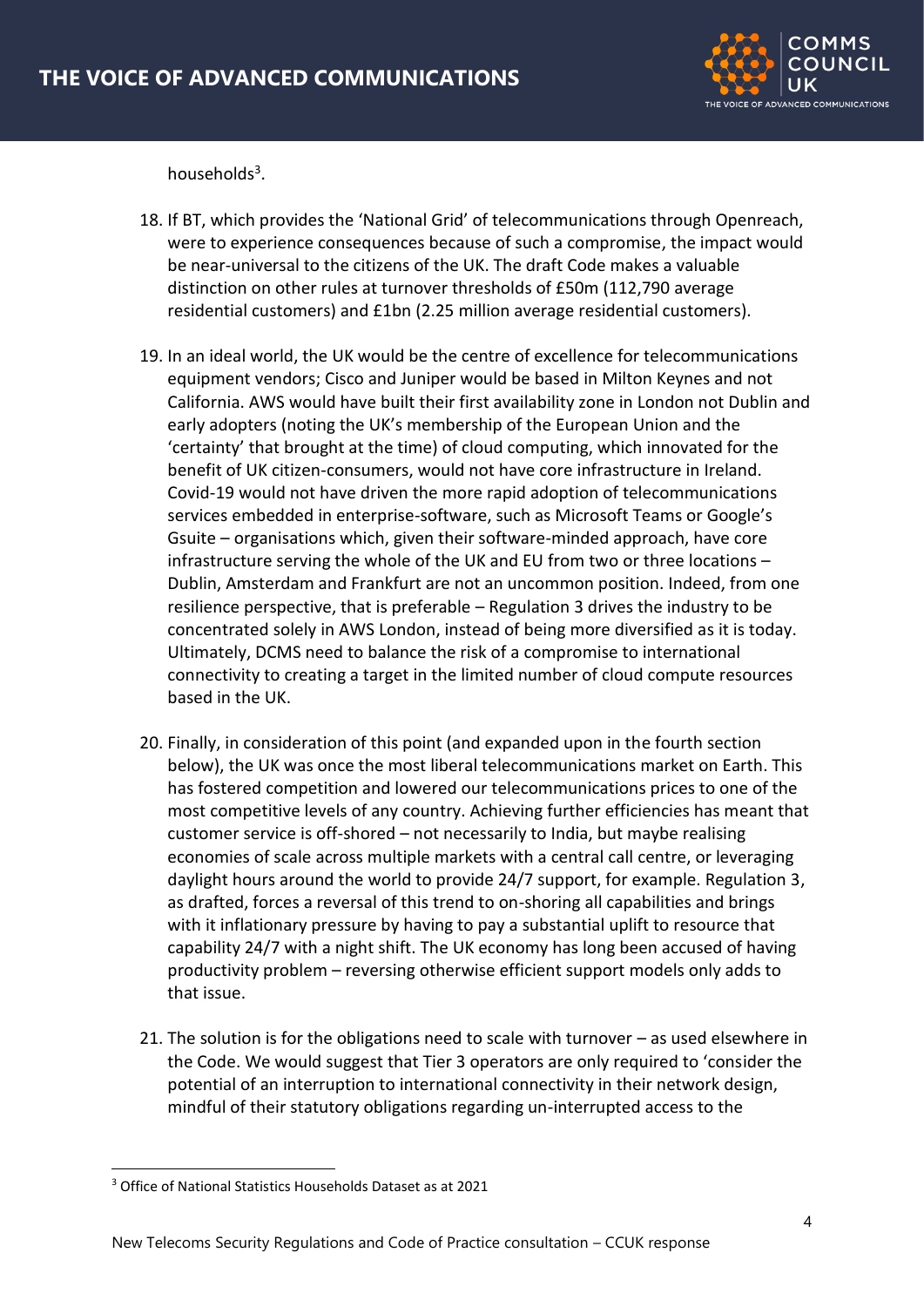

emergency services'.

- 22. Tier 2 operators may be better-suited to reasonably ensure that they can operate a basic service, noting that they will be isolated from (for example) third line support from Cisco or Juniper. From the impact we describe above for a Tier 1 operator, given their likely UK market share, the current drafting is probably closer to what is needed, but again, Cisco et al are not going to relocate their Centre of Excellence to the UK from California – therefore certain faults that develop during a period of no international connectivity cannot be rectified.
- 23. Incidentally, in the absence of international connectivity, international direct dial services will not work, therefore the concept of 'operating as normal' is impossible and the Regulation or Guidance requires some fettering regardless. Nor will patches be able to be downloaded and applied, so the fourteen (or whatever the outcome following the first section of this response is) days target would have to fall away.

## **Regulation 4(4) - Encryption**

- 24. As with the other Regulations discussed above, we understand the underlying intent – the Government does not want sensitive traffic sent over the public internet without any form of encryption. We agree – telecommunications networks need to ensure that a malicious actor cannot intercept the content of signals.
- 25. However, Regulation 4(4), due to its reliance on the broad definition of 'network provider', itself just a restatement of Public Electronic Communications Network ("PECN") defined in the Communications Act 2003, creates significant issues.
- 26. The Regulation needs to differentiate between a conduit and a provider. At present, an internet exchange such as LONAP or LINX, which themselves meet the PECN definition, would be required to apply encryption to signals received at the ingress point, then decrypt at the egress point. Even though they are just a conduit for communications between two other networks.
- 27. That's like asking the Royal Mail to add a security seal itself to every letter that leaves a credit card company and remove it just before it goes through the letterbox – instead of simply asking the sender and receiver to have arrangements to ensure a nefarious person in the sorting office, or others, cannot read the PIN number through the envelope.
- 28. The consequence would be a material increasing in latency and packet loss as the processing overhead of many superfluous encryption and decryption routines slow the transmission of data. This would lead to unusable applications, e.g., extensive lag in video games, or worse, constant time outs as users attempt to access services which configured to drop a port after too long a wait.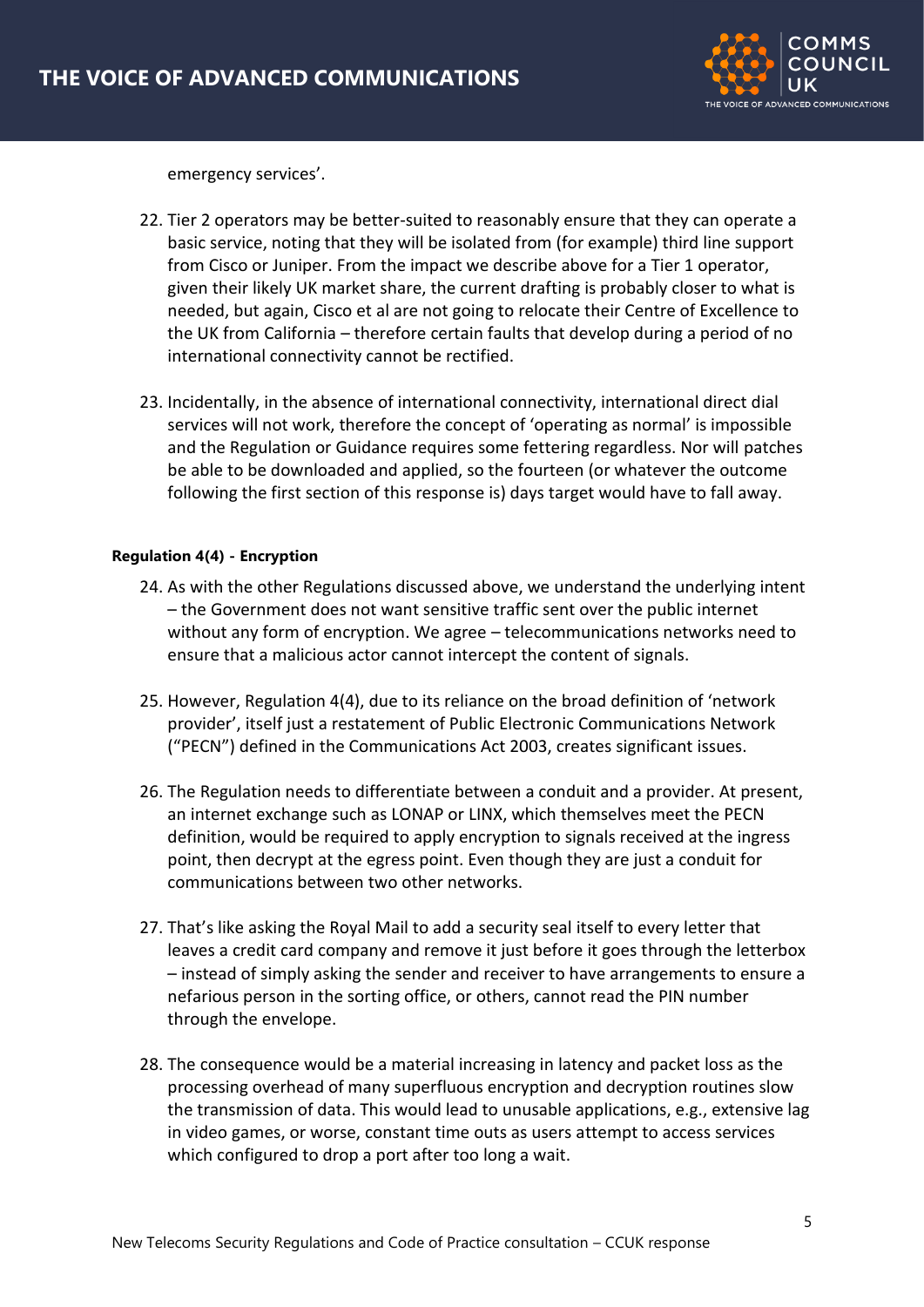

- 29. The solution is to differentiate, perhaps in the Code or other guidance, between types of networks and between encrypted signals and secure conduits.
- 30. For example, with the planned commencement date of October 2022, the Regulations would come into force at a time where British Telecommunications plc still operates a significant TDM estate. They say it will be decommissioned by 2025, but many in the industry suspect it will be until at least 2027. TDM cannot be encrypted – however, its infrastructure is somewhat secure by design. Its "conduits" are secure – just as two voice operators' interconnects over LINX or LONAP are if they deploy IPSEC or other tunnelling protocol. In that scenario, LINX or LONAP being mandated to encrypt again adds nothing.
- 31. It is possible that the meaning of 'or otherwise' in Regulation 4(4) is meant to capture the scenario that we outline, but the Code does not appear to allow for our 'conduit' interpretation as at §3.28 it talks about encryption where possible in transit, yet §3.29 mentions TLS and IPSEC which in turn do support our interpretation, providing that certain conduit providers like internet exchanges, are afforded certain exemptions in the definition of 'network provider'.
- 32. To conclude, we would suggest that Regulation 4(4) uses different language than 'network provider' and instead binds 'network providers which are transmitting or are receiving signals other than as a simple conduit for those signals must use [..]'. This will also need elaboration in the Code or other guidance so that conduit cannot be misconstrued to undermine the intent of the Regulation.

## **Inflationary Pressure**

- 33. The UK was one of the most liberal telecommunications markets on Earth the Act changes that paradigm and creates barriers to entry. It is possible some operators will choose to exit the market as a direct result of the Regulations and Code, reducing choice and competition, which in turn removes one of the checks and balances on the very aggressive pricing enjoyed by UK consumers for their services.
- 34. Those that remain will have an increased cost-base in terms of on-shoring operations currently run at a significantly lower cost abroad, diverting capital away from innovation into compliance matters (such as encryption or reviewing and applying patches, penetration testing) all of which, in a perfect market, gets passed onto the consumer. CCUK can assure DCMS that no-one can ever credibly refer to telecommunications as 'margin-rich' or 'profit-intensive', therefore the perfect market academic theory is likely to resemble reality.
- 35. We are aware of a few service providers that have stated that current central and local government contracts are not sustainable at the current price point if the Regulations come into force; a double-whammy of an increase on the burden of the Treasury and on consumer pockets at a time of an (generationally at least)